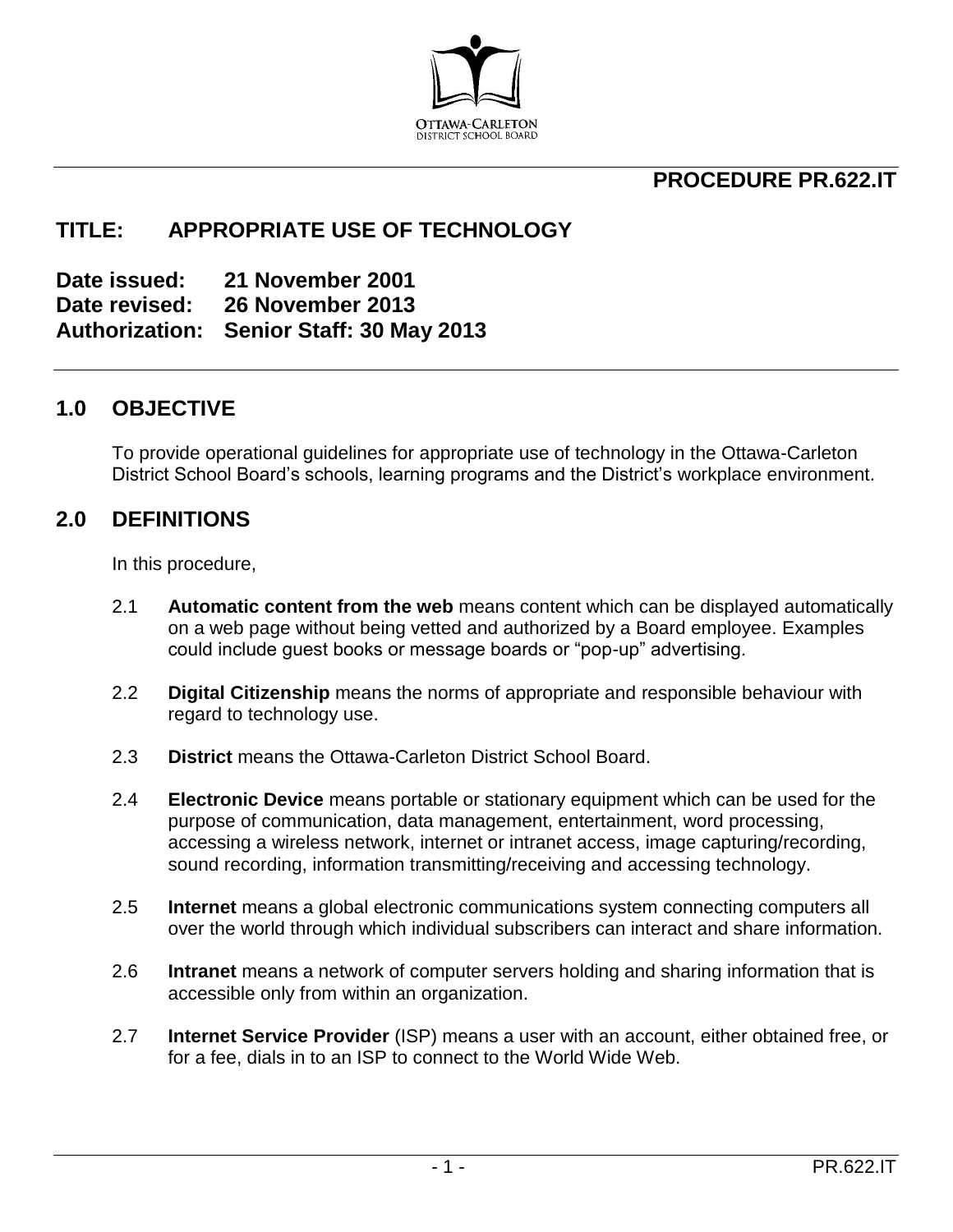- 2.8 **School web pages** means all school and school council pages hosted on OCDSB servers and/or directly accessed from them.
- 2.9 **Social media** means online social interaction, using a variety of highly accessible, webbased and/or mobile technology or electronic devices for communication and/or interactive dialogue.
- 2.10 **Standard web page** means a web page that is produced centrally and posted for each OCDSB school, and linked to the OCDSB main pages.
	- a) All standard pages contain the following information:
		- (i) name of school;
		- (ii) address of school (including postal code, province and country);
		- (iii) telephone and fax numbers (including area code);
		- (iv) names of principal, vice-principal, school office administrator, building superintendent;
		- (v) grade configuration and special programs offered;
		- (vi) school logo;
		- (vii) OCDSB logo;
		- (viii) link to OCDSB web page; and
		- (vix) date that the page was changed.
	- b) Optional components of the generic standard page are:
		- (i) photo of the school;
		- (ii) message from the principal; and
		- (iii) school e-mail link.
- 2.11 **Supervisor** refers to any superintendents, principals, vice-principals, teachers, supervisors, and managers, as outlined in the "responsibility" section of this procedure.
- 2.12 **Technology** means electronic content, data, communications including networks and internet, and District-owned or personally owned equipment and devices.
- 2.13 **User** means all staff, students, trustees, volunteers, parents/guardians, school councils, school volunteers and community members. i.e., any person using OCDSB technology equipment or personal electronic devices in the District's learning or work environment.
- 2.14 **Vandalism** means any malicious or unapproved attempt to disrupt, degrade, harm, modify, disable or destroy data or property of another user or organization, computer or network hardware or software, wiring or network system itself. This includes, but is not limited to, the uploading, creation transmission or installation of computer viruses, viral files or malicious software.
- 2.15 **Virus** means a destructive computer program that copies or attaches itself to an existing program without your permission.

# **3.0 RESPONSIBILITY**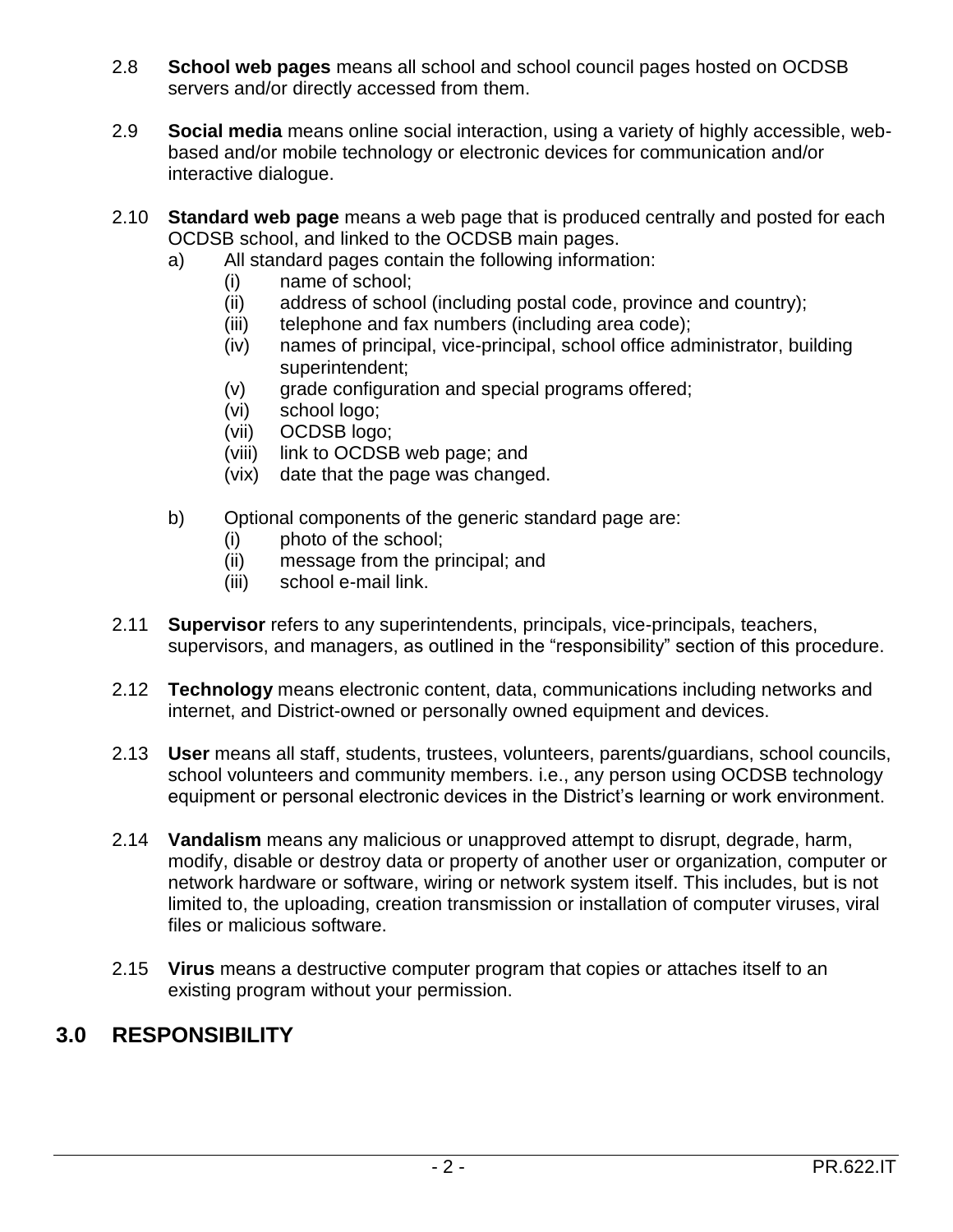In keeping with the attributes of the District's "Community of Character" and the nine characteristics of digital citizenship, responsibility for the use of technology in all schools and workplaces specifically includes the following:

- 3.1 Superintendents, Principals, Supervisors and Managers are responsible for:
	- a) Ensuring that staff and school councils are aware of the District policy and procedure relating to the appropriate use of technology.
	- b) Instructing and modeling for staff and students, the appropriate use of technology.
- 3.2 Teachers are responsible for:
	- a) The supervision of student use of technology within the teacher's assigned teaching area and supervision area.
	- b) Instructing and modeling for students, the appropriate use of technology and the principles of digital citizenship (See Board policy P.100.IT Appropriate Use of Technology).
- 3.3 All users are responsible for:
	- a) Ensuring that technology is used in accordance with Board policies and procedures.
	- b) Using technology in a responsible and ethical manner consistent with the purposes for which it is provided.

# **4.0 PROCEDURES**

- 4.1 User Responsibility
	- a) All users will acknowledge their rights, responsibilities and standards of conduct by becoming familiar with Board Policy P.100.IT: Appropriate Use of Technology, Policy P.125.SCO: School Board Code of Conduct, and this procedure.
	- b) Users will not transmit, relay or receive information or materials that are threatening, racist, pornographic, or that are malicious, inappropriate and/or unlawful. See Board policy P.049.IT: Electronic Communications Systems and Board Procedure PR.672.IT: Electronic Communications Systems. Principals/Managers suspecting inappropriate and/or unlawful use of District technology will consult their Supervisory Officer immediately.
	- c) All users who are not employees of the Board who apply for access to this service will sign and submit to the appropriate supervisor/manager the agreement included as Attachment 4 to this procedure, to abide by this procedure (see Attachment 7 for abbreviated version of policy and procedure to be read and understood prior to signing this agreement).
	- d) If a user inadvertently accesses unacceptable materials or an unacceptable Internet site, the user will immediately exit, attempt to take "two browser clicks back", and disclose the inadvertent access to an appropriate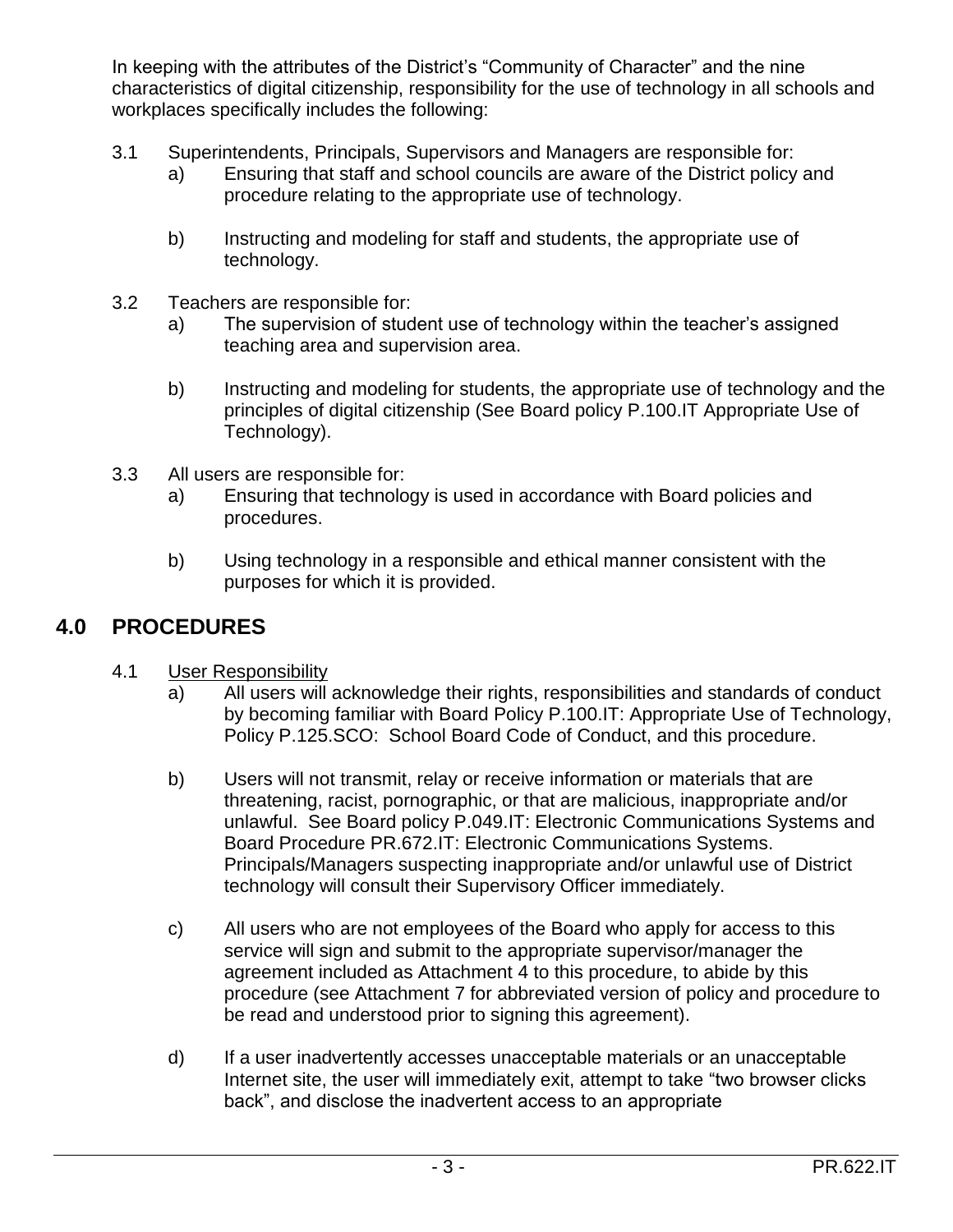supervisor/manager. A user may also, in certain rare instances, access, create or transmit otherwise unacceptable materials if necessary to complete an assignment, and if done with prior approval and with appropriate guidance from the principal or supervisor/manager.

- e) Users will exercise extreme caution about revealing personal information to others. For example, passwords must not be shared, nor should personal information be divulged.
- f) Users will not gain unauthorized access to information resources, another person's materials, information or files without permission of that person, nor will they attempt to log on as another user.
- g) Users will familiarize themselves with and respect copyright laws and licensing agreements. Users will not plagiarize works, for example text or images they find on the internet, nor will they use another person's property without that person's prior approval or proper citation.
- h) Users will ensure that online purchases of goods and services are made on appropriate and secure sites, and that all transactions involve the legal exchange of goods, services or information.
- i) Users will consider the most appropriate time, place and method when collaborating and communicating with others.
- j) Users will be accepting of new and changing technologies and willing to learn and use them in the workplace and in the learning environment.
- k) Users will recognize the long-term physical and psychological effects of technology, for example, eye strain, repetitive stress syndrome, the impact of reduced physical activity, or internet addiction.
- l) Users will acknowledge the importance of diligently backing up data.
- m) Users will exercise discretion when uploading, downloading, transferring, and / or printing information or data, restricting such action to the information necessary to complete his or her work, task, or assignment in the most resource efficient manner. When a user requires access to large amounts of data, information or printing, he or she shall discuss such requirements with his or her supervisor to assess the need and to obtain approval.
- n) Users will not use the District technology to:
	- (i) conduct or assist to conduct political campaigns for municipal, provincial or federal elections, including advocating for or against specific candidates;
	- (ii) communicate or divulge inappropriate information about individuals;
	- (iii) conduct a business;
	- (iv) pursue unauthorized commercial purposes or financial gain unrelated to the business of the school Board; or
	- (v) offer or provide goods or services, or to advertise products.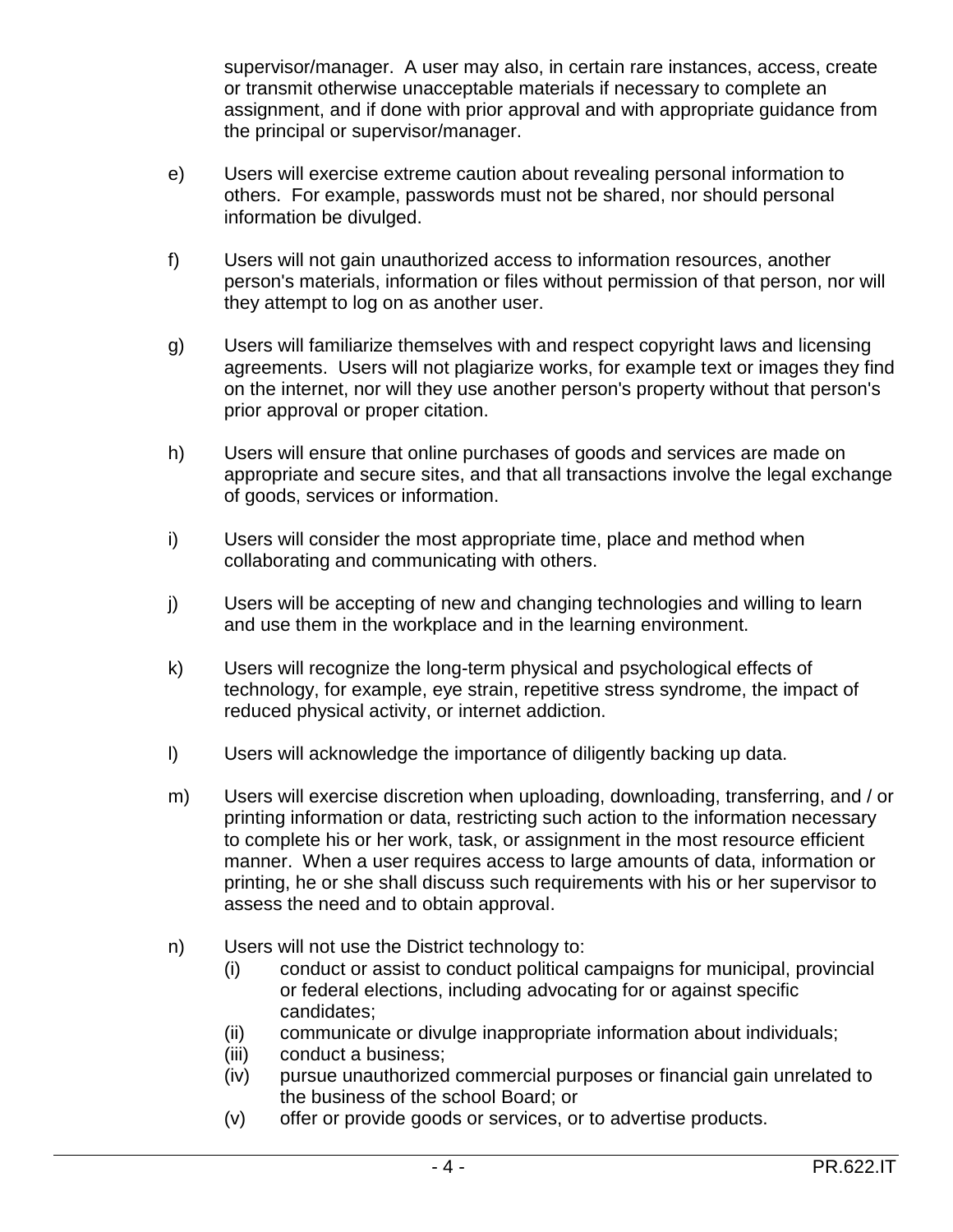- o) Users will not use District technology to search for or purchase goods or services for personal use. Note that PR.672.IT Electronic Communications Systems, sections 2.4 and 4.1.2, a) and b) apply.
- p) Users must report any hardware, software or security problem immediately to their supervisor/manager. Unnecessary demonstration of any hardware, software or security problem to other users is prohibited, as is intentionally finding or exploiting security gaps, experimenting on the school's network, or using the Board system in such a way as to disrupt the use of the system by other users.
- q) Vandalism as defined in this procedure is prohibited.
- r) Any modifications to the District's technology, without the express permission of Business & Learning Technologies, is prohibited.
- s) The use of any form of electronic communication such as e-mail, chats or newsgroups without an educational task/focus/issue constitutes inappropriate behaviour. When using electronic communication for educational purposes, network etiquette conventions apply, and all terms and conditions of use outlined in Board policy P.049.IT: Electronic Communication Systems must be followed.

## 4.2 Web Page Author Responsibility

- a) It is the choice of individual schools and departments whether or not they wish to post additional pages to the OCDSB main site. Schools and departments are not limited in either size or scope of their pages. The following are to be observed:
	- (i) All web pages must comply with the Accessibility for Ontarians with Disabilities Act (AODA) and Web Content Accessibility Guidelines (WCAG) 2.0.
	- (ii) Schools and departments should contact Communications if any information on the OCDSB standard pages should be corrected. Schools and departments that choose to maintain their own page apart from the standard one must follow the outlined procedures.
	- (iii) As official documents may be updated at any time, those managing the school/department websites should link but not re-post official District documents.
- b) The principal/manager holds the responsibility for content, copyright and protection of privacy on all web pages created for the school/department. (See Attachment 5 for Abbreviated Checklist of Web Authoring Procedures.)
- c) Only District employees and those designated by the Business and Learning Technologies and/or Communications departments may manage and maintain Board websites, under the direction of the principal/manager.
- d) The content of District web pages must be consistent with the educational aims of the OCDSB and be consistent with the letter and the spirit of Board policy.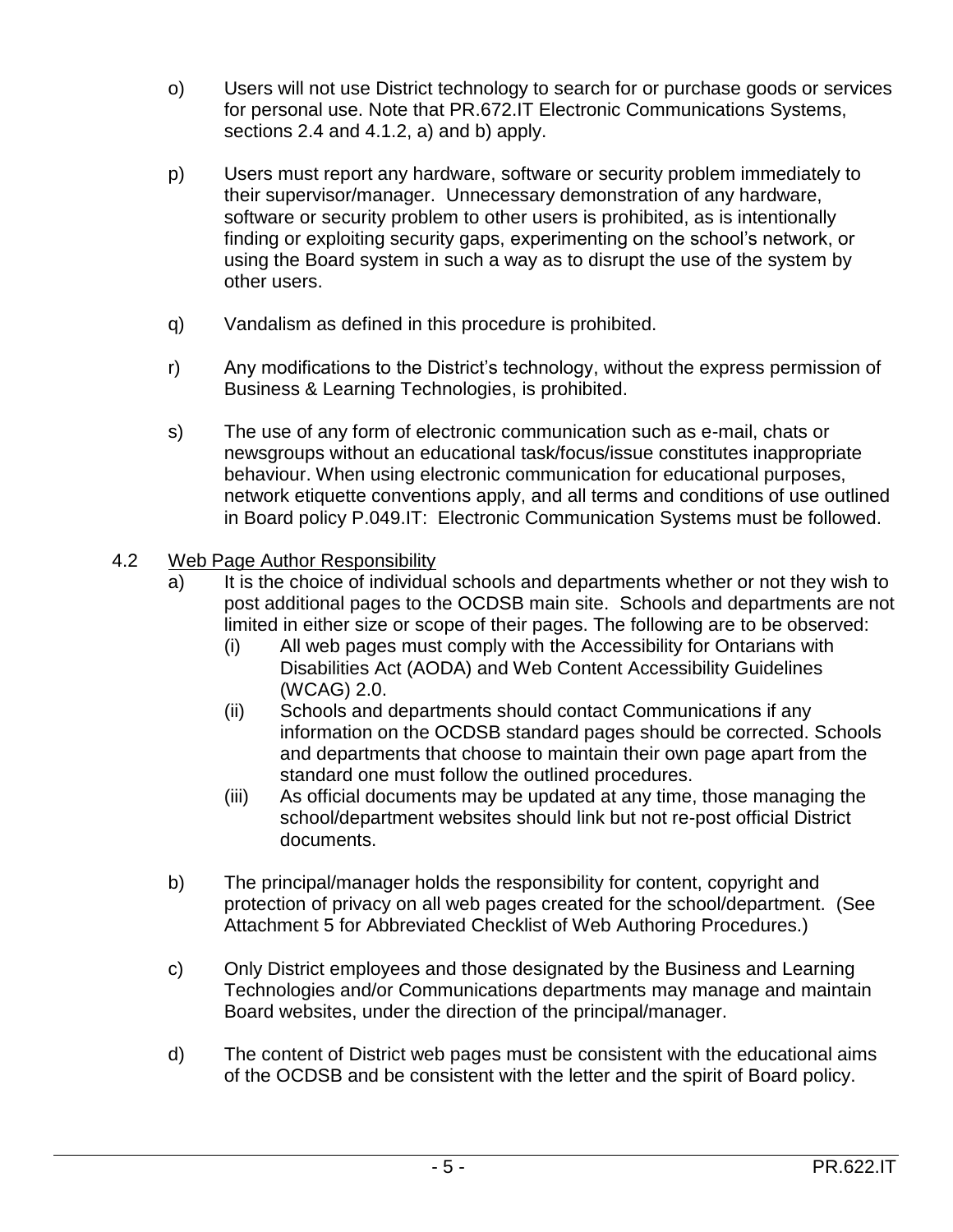- e) Hyperlinks from school/department web pages to non-OCDSB sites are permitted for educational purposes but these links must be checked regularly to ensure the links are functioning and the content remains appropriate. Examples of this would include a teacher's homework site or Ottawa-Carleton Assembly of School Councils (OCASC) and individual school council web sites.
- f) Web pages created on non-District servers for curriculum or communication purposes must be linked directly from a web page residing on an OCDSB server. These web pages must be checked regularly to ensure the links are functioning and the content remains appropriate.
- g) Personal web pages for students and staff will not be supported. While students may create content pages under their instructor's supervision, they may not create personal web pages about themselves. Similarly, staff members may create pages, which are education oriented. Linking to a student's or staff member's personal web page on an external site is not permitted.
- h) School web pages must not contain commercial or promotional advertising. School events and fundraising activities are acceptable, as are acknowledgements of school partnerships or sponsorships. Schools may provide links to partners' or sponsors' web pages**,** but these links must be checked regularly to ensure the links are functioning and the content remains appropriate.
- i) No external automatic content is to appear on OCDSB web pages.
- j) No content should enable people accessing the page to contact any individual directly or indirectly without that individual's knowledge and consent. Requests for further information should be directed to the school's e-mail address.
- k) With written permission, as described below, pictures may identify school/department teams and organizations but should not include individuals' full names. Visuals must be made to be as generic as possible. Prior to posting names or photos of students or staff on the web page**,** a signed release form must be obtained from the parents/guardians/staff or student, if 18 years of age or older. (See attachment 6)
- l) Document file names for pages and images must be checked to ensure that individuals' names do not appear, for example, marysmith.gif, jimpaul.gif are unacceptable.
- m) Copyright must be respected. The author of a web page must not use copyrighted materials without written permission. The use of a student's work must be authorized in writing by the student, the principal, and the parent/guardian, if the student is younger than 18 years of age. (See the Council of Ministers of Education Fair Dealing Guidelines at [http://www.cmec.ca/docs/copyright/Fair\\_Dealing\\_Guidelines\\_EN.pdf\)](http://www.cmec.ca/docs/copyright/Fair_Dealing_Guidelines_EN.pdf)
- n) The school's/department's web page must include a link to the Ottawa-Carleton District School Board's web page [\(http://www.ocdsb.edu.on.ca\)](http://www.ocdsb.edu.on.ca/)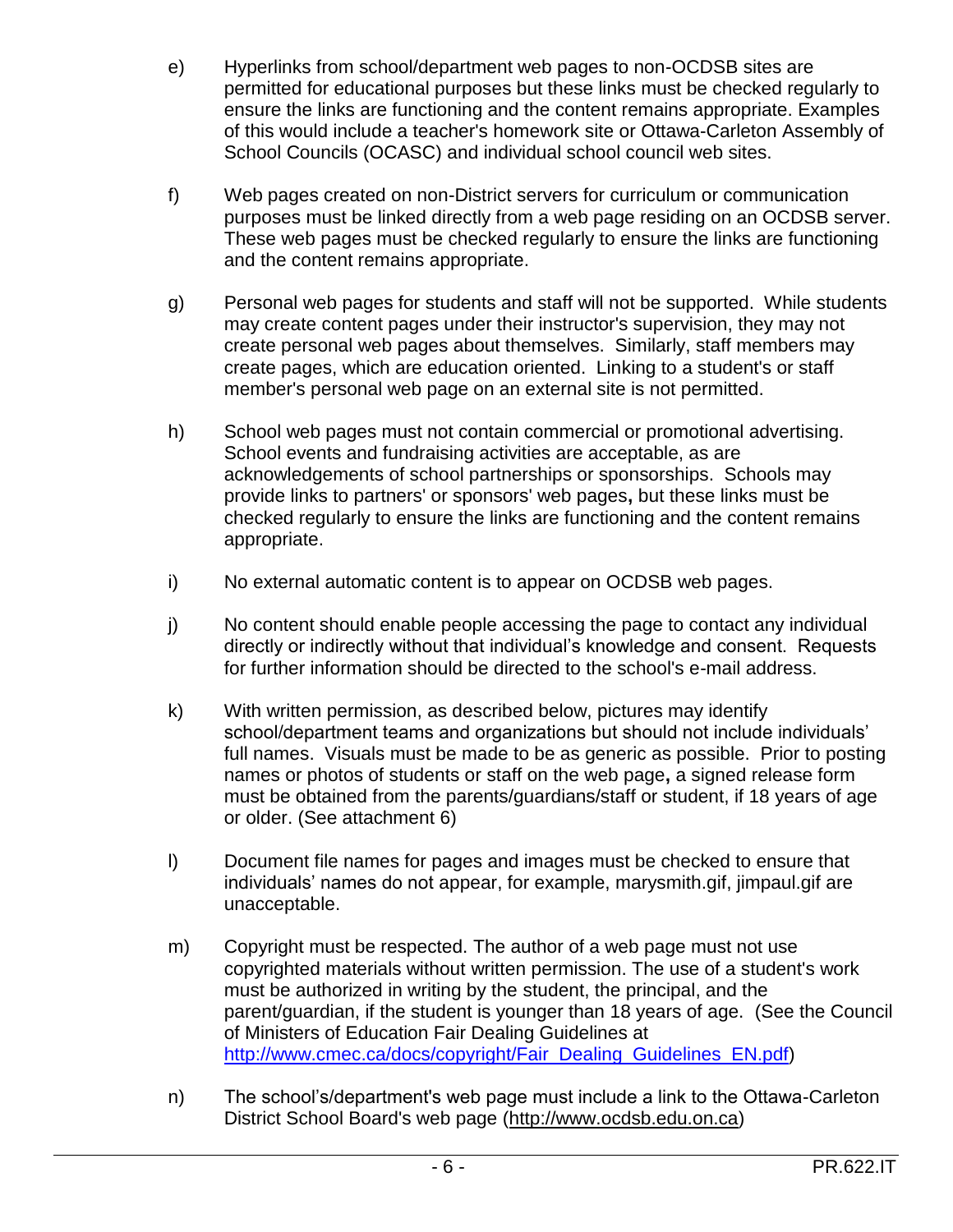- o) The date of the last update to the page must be clearly identified. If the school's/department's page has not been updated in six months, the link from the generic page to the school/department's page may no longer be operative and the generic web page will be all that is available for this school/department.
- p) The school's main web page must be named index.htm or index.html. If a principal's/manager's message exists as a separate page, the file must be named pmess.htm or pmess.html.
- q) Because anyone on the internet can access the site, photos or write-ups about well-equipped computer labs or other valuable resources must not be included. For instance, authors may say that the school is making effective use of computer technology, but should not provide a list of hardware. Authors could include a photo showing one or two computers in use, but not a whole lab.
- 4.3 District Responsibility for Technology: Availability, Reliability and Quality of Service
	- a) The District will ensure that it makes available to its students reasonable access to digital technology in order to fully and equitably access the curriculum, course material or other information.
	- b) The District reserves the right to limit access to services.
	- c) The OCDSB will endeavour to provide equitable, reliable and quality service to all users during business hours.
		- (i) The District makes no warranty of any kind, whether expressed or implied, for the service provided.
		- (ii) The District will not be responsible for any damages suffered, including loss of data resulting from delays or service interruptions.
		- (iii) The District specifically denies any responsibility for the accuracy or quality of information obtained through internet services.
		- (iv) District staff will attempt or assist to track down the source of any inappropriate information, e-mail message, etc., but may not always be able to do so technically, quickly or completely.
		- (v) Use of any information obtained via the internet is at the user's own risk.
	- d) The District will employ web filtering software to block out many objectionable sites, and educate users with regard to appropriate use and compliance with Board Policy P.100.IT: Appropriate Use of Technology.
	- e) The District will monitor the individual uses of technology in the learning or work environment and review data located on any storage device, whether on servers or on an individual workstation, as needed; in accordance with the Municipal Freedom of Information and Protection of Privacy Act.
	- f) The District encourages the use of personally owned devices such as laptops, handheld devices or peripheral devices, in the District's learning or work environment under the terms and conditions of use outlined in this procedure.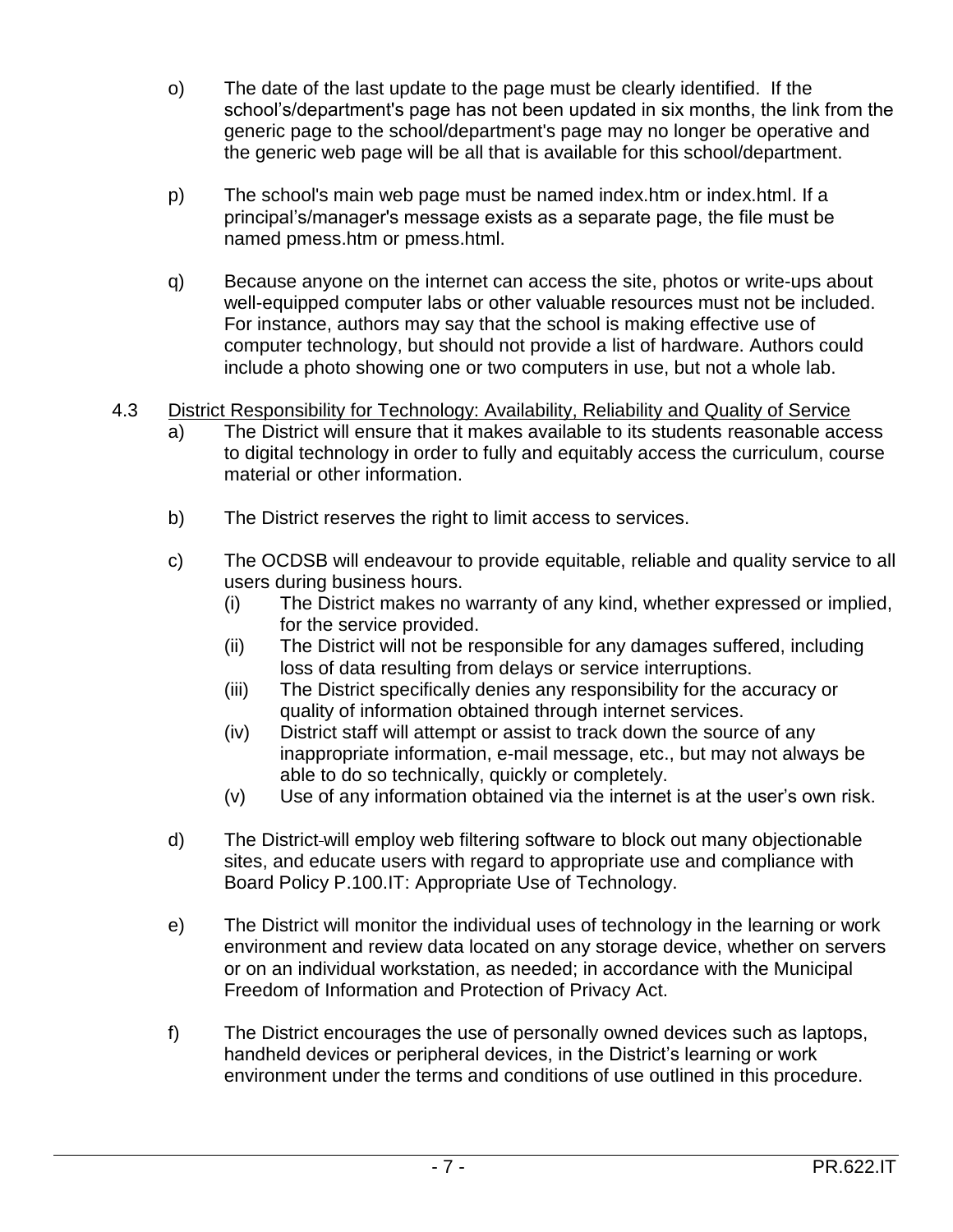- g) The District will not accept liability for loss, theft or damage to any personally owned device(s) while on District property, except where it can be shown that such loss was due to negligence on the part of the District. (See Procedure PR.552.FIN: Vandalism, Theft, Damage, or Loss Affecting Board Property.)
- h) Staff who possess District-owned portable electronic devices are expected to take reasonable measures to secure the devices when left unattended.
- i) Accidental damage or loss of school or District equipment is the responsibility of the school or District department.
- j) The District and/or school administration reserves the right to immediately revoke user privileges at any time. Any user identified as a security risk or as having a history of problems with other computer systems may be denied access to the District's technology services.

## 4.4 Misuse and Consequences of Misuse

- a) If a user violates or fails to adhere to this procedure, one or more of the following consequences may occur:
	- (i) suspension or cancellation of use of access privileges;
	- (ii) payment for damages and repairs;
	- (iii) discipline under other appropriate Board policies, including suspension, expulsion, exclusion or termination of employment; or
	- (iv) civil or criminal liability under other applicable laws.

# **5.0 APPENDICES**

- Attachment 1: Appropriate Use of Technology Agreement, Primary Students (Kindergarten to Grade 3)
- Attachment 2: Appropriate Use of Technology Agreement, Junior Students (Grade 4 to Grade 6)
- Attachment 3: Appropriate Use of Technology Agreement Form, Intermediate/Senior (Grade 7 to Grade 12)
- Attachment 4: Appropriate Use of Technology Agreement Form, Community Members
- Attachment 5: OCDSB Web Authoring Procedures, Abbreviated Checklist Version
- Attachment 6: Media/School Website Permission Form
- Attachment 7: Appropriate Use of Technology Abbreviated Version

## **6.0 REFERENCE DOCUMENTS**

*The Education Act, as amended, Section 170 The Accessibility for Ontarians with Disabilities Act (AODA)* Board Policy P.049.IT: Electronic Communications Systems Board Policy P.074.IT: Computer Network Security Board Policy P.100.IT: Appropriate Use of Technology Board Policy P.125.SCO: School Board Code of Conduct Board Procedure PR.672.IT: Electronic Communications Systems Board Procedures PR.564.IT: Computer Network Security Board Policy P.032.SCO: Safe Schools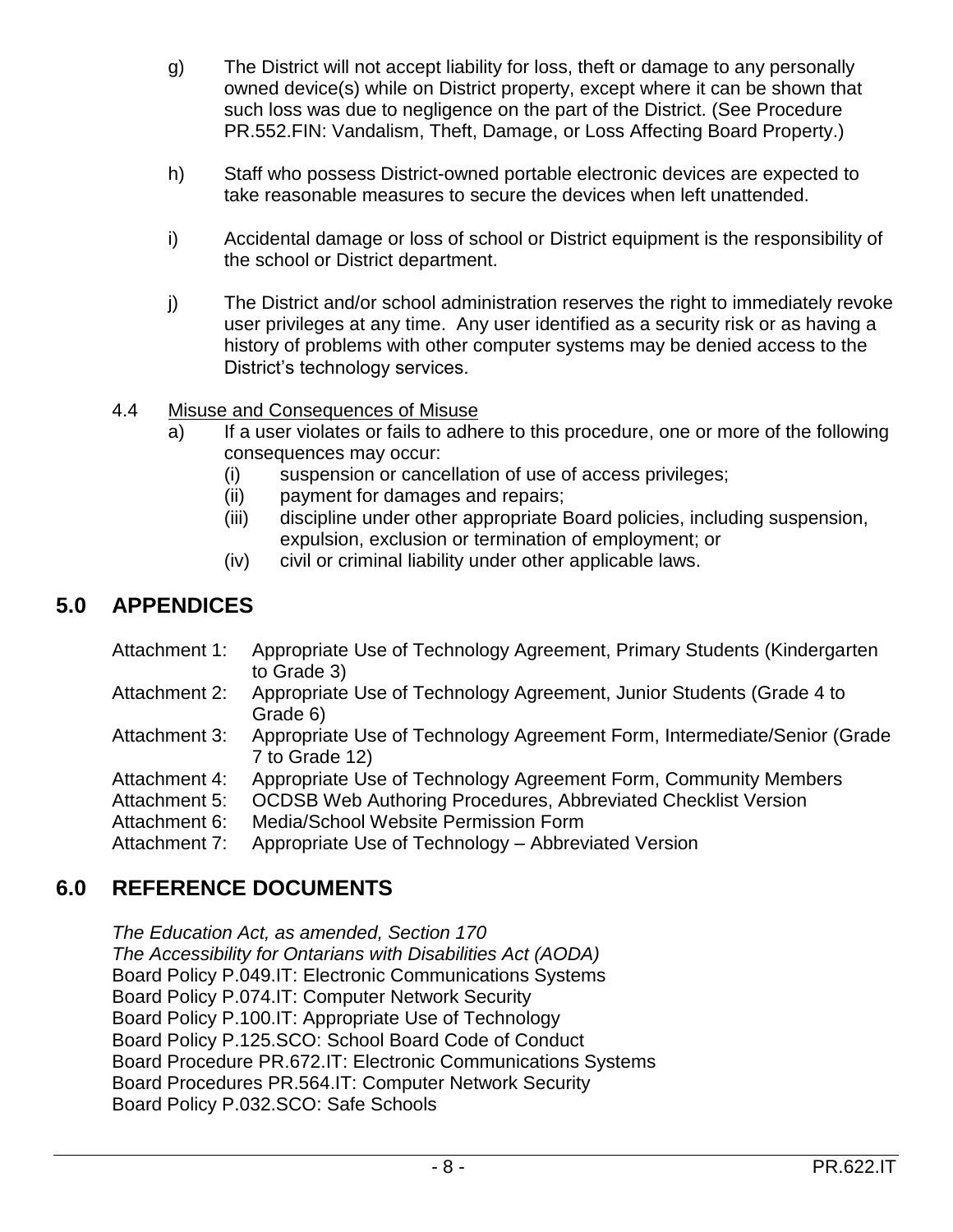Board Procedure PR.552.FIN: Vandalism, theft, Damage, or Loss Affecting Board Property OCDSB "Community of Character",

<http://www.ocdsb.ca/com/SupportingourYouth/Pages/CommunityofCharacter.aspx>

M. Ribble, "Digital Citizenship: Using Technology Appropriately" [www.digitalcitizenship.net](http://www.digitalcitizenship.net/) Ontario College of Teachers, Professional Advisory: Use of Electronic Communications and Social Media[,http://www.oct.ca/resources/advisories/use-of-electronic-communication-and](http://www.oct.ca/resources/advisories/use-of-electronic-communication-and-social-media)[social-media](http://www.oct.ca/resources/advisories/use-of-electronic-communication-and-social-media)

Web Content Accessibility Guidelines (WCAG) 2.0,<http://www.w3.org/TR/WCAG20/> Council of Ministers of Education "Fair Dealing Guidelines" for Copyright, [http://www.cmec.ca/docs/copyright/Fair\\_Dealing\\_Guidelines\\_EN.pdf\)](http://www.cmec.ca/docs/copyright/Fair_Dealing_Guidelines_EN.pdf)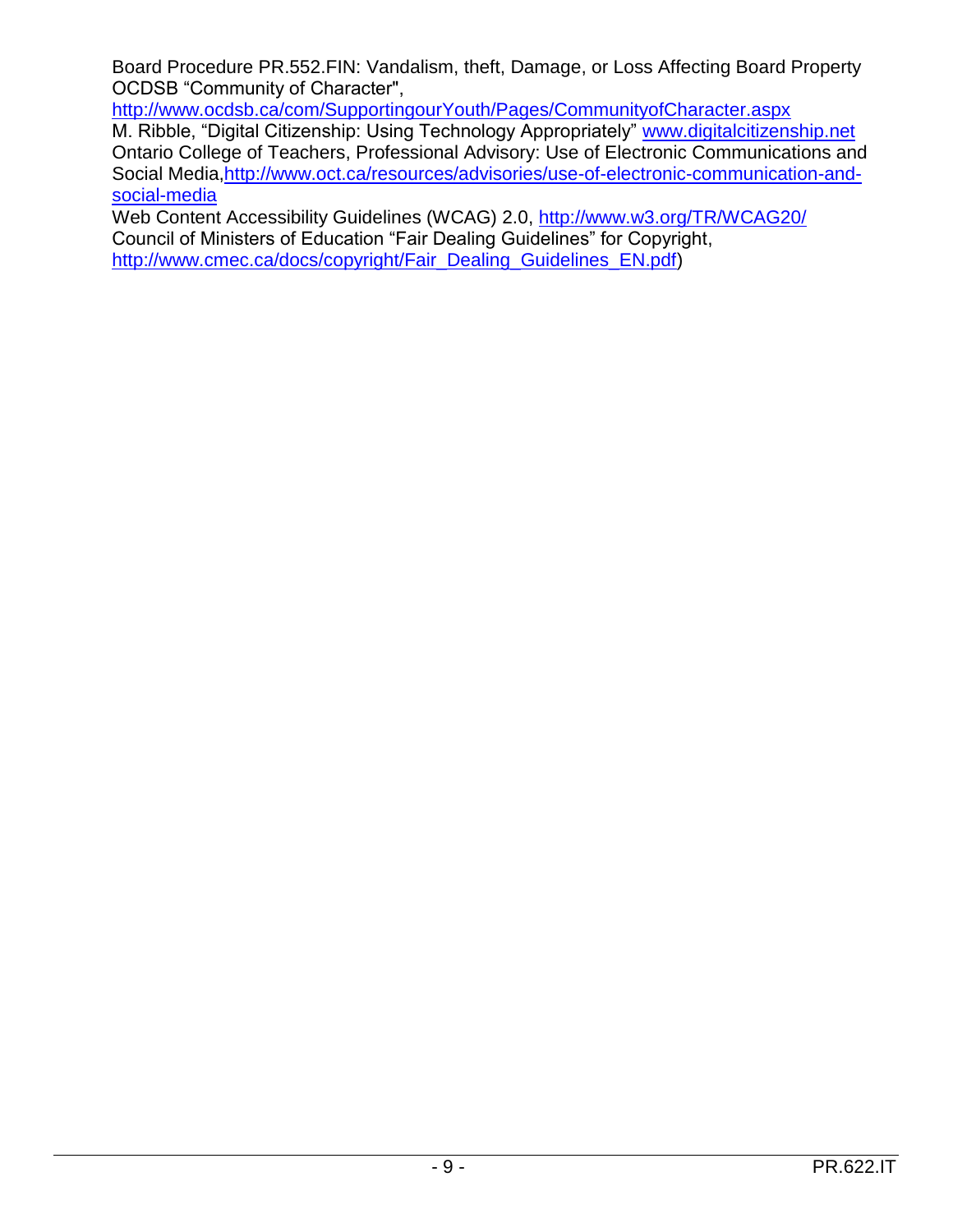

## **APPROPRIATE USE OF TECHNOLOGY AGREEMENT PRIMARY STUDENTS (KINDERGARTEN TO GRADE 3)**

(References: OCDSB Policy P.100.IT *Appropriate Use of Technology* and Procedure PR.622.IT *Appropriate Use of Technology*)

At the Ottawa-Carleton District School Board (OCDSB) we believe in digital citizenship and the use of technology to enhance learning and to support the work environment.

**Technology** means computers, cell phones, the internet or other electronic devices. In some classrooms and schools, we refer to technology by their brand names (iPads, iPods, Smartboards), while at other times we may refer to the technology by type (Notebook Computer, Laptop Computer, Tablet).

| <b>I AM LEARNING:</b>                                                     | Student's<br><b>Initials</b> | Parent/<br>Guardian's<br><b>Initials</b> |
|---------------------------------------------------------------------------|------------------------------|------------------------------------------|
| That it is important to keep my personal information to myself when I     |                              |                                          |
| use technology.                                                           |                              |                                          |
| That it is important to be nice to others when on the internet.           |                              |                                          |
| That it is important to use technology at school for learning.            |                              |                                          |
| That it is important to use the computer or other technology in the way   |                              |                                          |
| my teacher has asked me to.                                               |                              |                                          |
| That it is important that I store my personal device in a safe place when |                              |                                          |
| not in use.                                                               |                              |                                          |
| That I know that I can ask my teacher or an adult if:                     |                              |                                          |
| I need help                                                               |                              |                                          |
| I am not sure what websites I can look at while at school                 |                              |                                          |
| If I see pictures or words on websites that seem hurtful to others        |                              |                                          |
| Someone writes something that makes me feel uncomfortable<br>$\bullet$    |                              |                                          |

I know that using computers or technology at school means that people trust me. I know that I may have to earn back this trust if I don't follow the rules set at school.

**Student's Name Student's Signature**

#### **Parent/Guardian Permission**

I agree to allow my child to use the technology resources of the Ottawa-Carleton District School Board.

I have discussed appropriate use with her/him.

Parent/Guardian Signature **Date** Date Date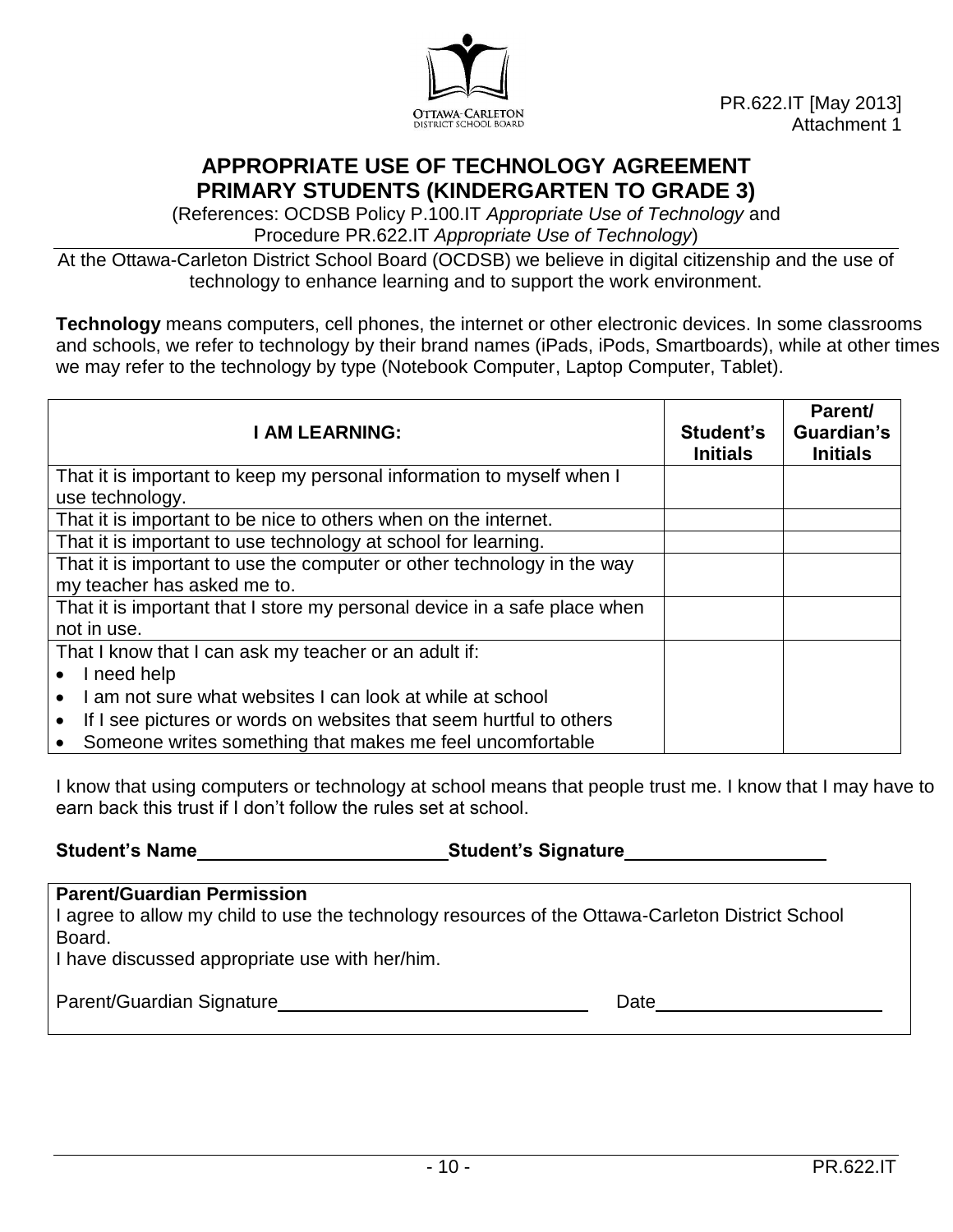

## **APPROPRIATE USE OF TECHNOLOGY AGREEMENT JUNIOR STUDENTS (GRADE 4 TO GRADE 6)**

(References: OCDSB Policy P.100.IT *Appropriate Use of Technology* and Procedure PR.622.IT *Appropriate Use of Technology*)

At the Ottawa-Carleton District School Board (OCDSB) we believe in digital citizenship and the use of technology to enhance learning and to support the work environment.

#### **Technology** means computers, cell phones, the internet or other electronic devices.

| I/We Agree That:                                                                | Student's<br><b>Initials</b> | Parent/<br>Guardian's<br><b>Initials</b> |
|---------------------------------------------------------------------------------|------------------------------|------------------------------------------|
| I will keep myself safe by not giving out my personal details including my      |                              |                                          |
| name, telephone number, address, my password or my picture.                     |                              |                                          |
| I will be respectful in how I talk to and work with others online and will      |                              |                                          |
| never write or participate in online bullying.                                  |                              |                                          |
| I will be considerate and careful when using technology at school, so not       |                              |                                          |
| to damage the equipment or to interfere with the work of others that has        |                              |                                          |
| been saved electronically.                                                      |                              |                                          |
| I understand the security, care and maintenance of my personal device           |                              |                                          |
| is my responsibility. I will securely store my device when not in use.          |                              |                                          |
| I will not download or use programs that my teacher or school did not           |                              |                                          |
| approve for instructional use, including games.                                 |                              |                                          |
| I will talk to a teacher or another adult if:                                   |                              |                                          |
| I need help online                                                              |                              |                                          |
| I am not sure what I should be doing on the internet<br>$\bullet$               |                              |                                          |
| I come across websites which are not appropriate for school or are<br>$\bullet$ |                              |                                          |
| just for adults                                                                 |                              |                                          |
| Someone writes something I don't like, or makes me feel                         |                              |                                          |
| uncomfortable, or asks for information that I know is private.                  |                              |                                          |

I acknowledge and agree to follow these rules. I understand that I may not be able to access technology at school if I do not act responsibly.

**Student's Name Student's Signature**

| <b>Parent/Guardian Permission</b><br>I agree to allow my child to use the technology resources of the Ottawa-Carleton District School<br>Board. I have discussed appropriate use with her/him. |      |
|------------------------------------------------------------------------------------------------------------------------------------------------------------------------------------------------|------|
| Parent/Guardian Signature                                                                                                                                                                      | Date |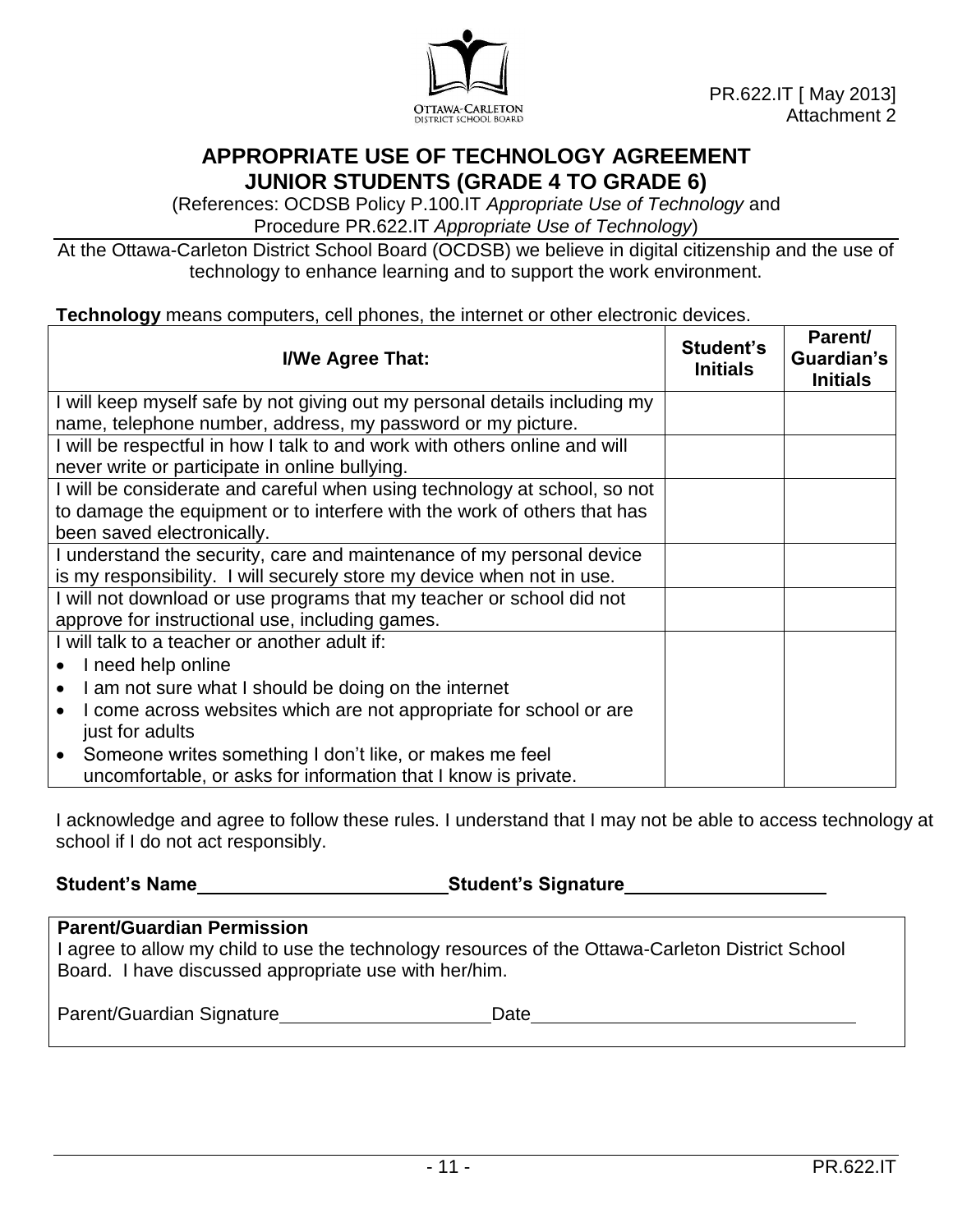

## **APPROPRIATE USE OF TECHNOLOGY AGREEMENT INTERMEDIATE/SENIOR STUDENTS (GRADE 7 TO GRADE 12)**

(References: OCDSB Policy P.100.IT *Appropriate Use of Technology* and Procedure PR.622.IT *Appropriate Use of Technology*)

The Ottawa-Carleton District School Board (OCDSB) recognizes the benefits that technology can bring to support student learning, staff development, communication with stakeholders, and other administrative and operational activities aligned with the core business functions of the OCDSB.

The OCDSB supports and encourages responsible use of technology through the following nine principles of Digital Citizenship: Digital Access, Digital Commerce, Digital Communication, Digital Literacy, Digital Etiquette, Digital Law, Digital Rights and Responsibilities, Digital Health and Wellness, and Digital Security. Users who are given access to the District's technology, its electronic devices, or who use their own technology or personal electronic devices in the District's learning or work environment, whether connected to the District or non-District networks, are required to know and abide by the Policy P.100.IT *Appropriate Use of Technology* in order to ensure that all technology is being used in a safe, legal, and responsible manner.

| I Agree That:                                                                                                                                                                                                                                                                                                                      | Student's<br><b>Initials</b> | Parent's/<br>Guardian's<br><b>Initials</b> |
|------------------------------------------------------------------------------------------------------------------------------------------------------------------------------------------------------------------------------------------------------------------------------------------------------------------------------------|------------------------------|--------------------------------------------|
| I understand that the sharing of personal information without consent is                                                                                                                                                                                                                                                           |                              |                                            |
| wrong and can have consequences both in school and outside of school.                                                                                                                                                                                                                                                              |                              |                                            |
| Personal information includes: name, telephone number, address,                                                                                                                                                                                                                                                                    |                              |                                            |
| passwords, images or videos.                                                                                                                                                                                                                                                                                                       |                              |                                            |
| I agree that I will not use the OCDSB's system to share personal<br>information without consent.                                                                                                                                                                                                                                   |                              |                                            |
| I will access only my personal files and acknowledge that accessing the<br>files of others or the OCDSB network is not appropriate.                                                                                                                                                                                                |                              |                                            |
| I will use technology at school for learning and will be responsible for my<br>behaviour while using technology. I will not harass, insult, or attack<br>others. Appropriate language must be used over the network at all times.                                                                                                  |                              |                                            |
| I understand the security, care and maintenance of my personal device<br>is my responsibility. I will securely store my device when not in use.                                                                                                                                                                                    |                              |                                            |
| I will not use technology for transmitting or viewing any material in<br>violation of legislation, regulations, OCDSB policy or procedure including<br>copyrighted, threatening, or obscene material. Sending or receiving<br>offensive messages or pictures from any source will result in immediate<br>suspension of privileges. |                              |                                            |
| I will not download or use programs that are not approved for<br>instructional use such as videos, games or music.                                                                                                                                                                                                                 |                              |                                            |
|                                                                                                                                                                                                                                                                                                                                    |                              |                                            |

**Technology** refers to electronic content, data, communication, and equipment.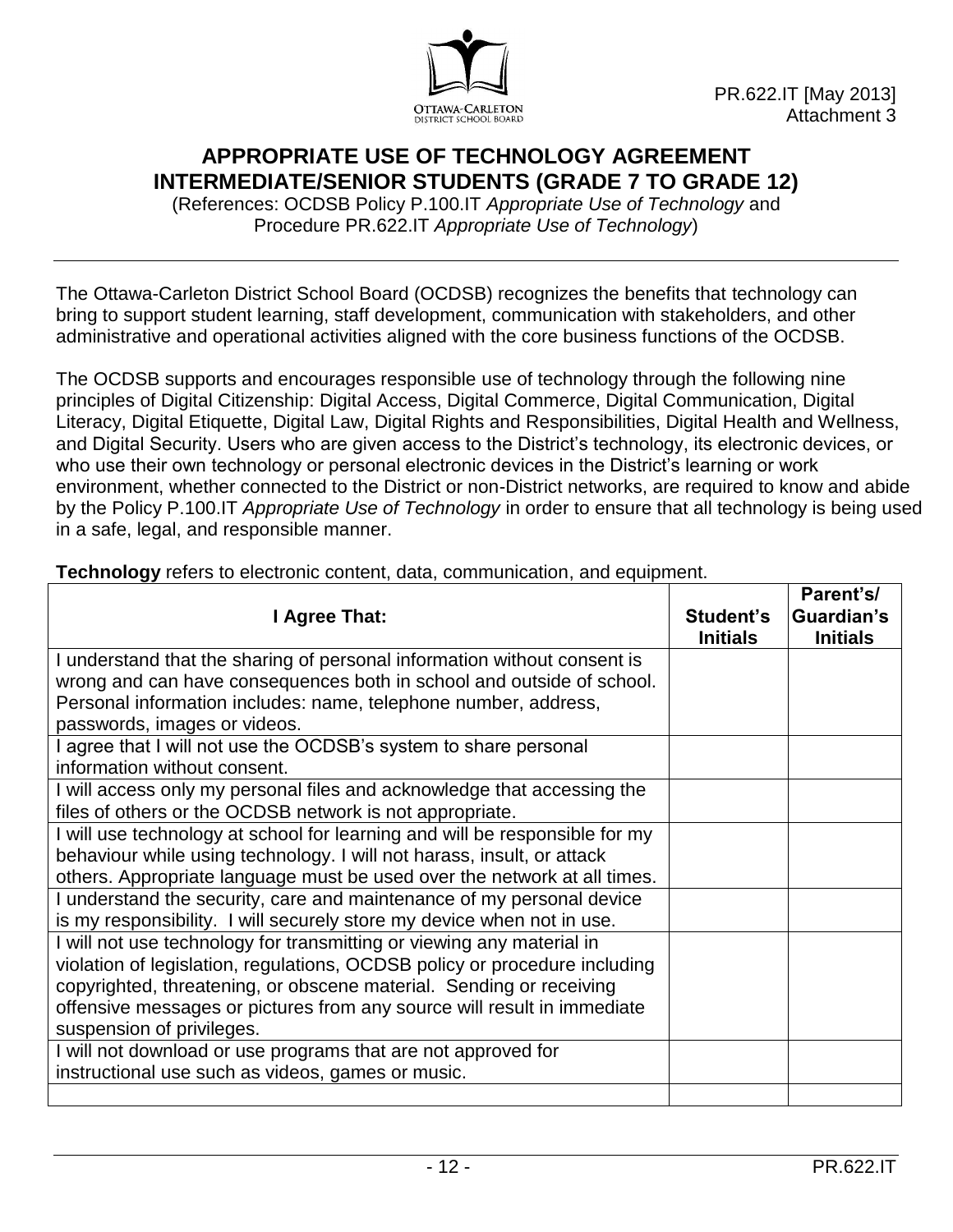| I Agree That:                                                                                 | Student's<br><b>Initials</b> | Parent's/<br>Guardian's<br><b>Initials</b> |
|-----------------------------------------------------------------------------------------------|------------------------------|--------------------------------------------|
| I will not interfere or vandalize the equipment, which is defined as any                      |                              |                                            |
| attempt to harm or destroy equipment, data, and / or the operating<br>system or applications. |                              |                                            |
| I understand that my use of technology can be monitored and logged by                         |                              |                                            |
| the OCDSB.                                                                                    |                              |                                            |
| I agree to follow the principles of Digital Citizenship, Community of                         |                              |                                            |
| Character, School Code of Conduct, OCDSB Policy P.100.IT and                                  |                              |                                            |
| Procedure PR.622.IT.                                                                          |                              |                                            |
| I understand that these rules are designed to keep me safe and if I                           |                              |                                            |
| choose not to follow them school sanctions will be applied.                                   |                              |                                            |

I acknowledge and agree to follow these rules. I understand that I may not be able to access technology at school if I do not act responsibly.

| <b>Student's Name</b> | <b>_Student's Signature</b> |
|-----------------------|-----------------------------|
|-----------------------|-----------------------------|

| Parent/Guardian Permission [if student is under 18 years of age]                                 |
|--------------------------------------------------------------------------------------------------|
| I agree to allow my child to use the technology resources of the Ottawa-Carleton District School |
| Board and/or to use their personal owned devices in accordance with legislation, OCDSB policies  |
| and procedures. I have discussed appropriate use with her/him.                                   |
|                                                                                                  |

| Parent/Guardian Signature | Date |
|---------------------------|------|
|                           |      |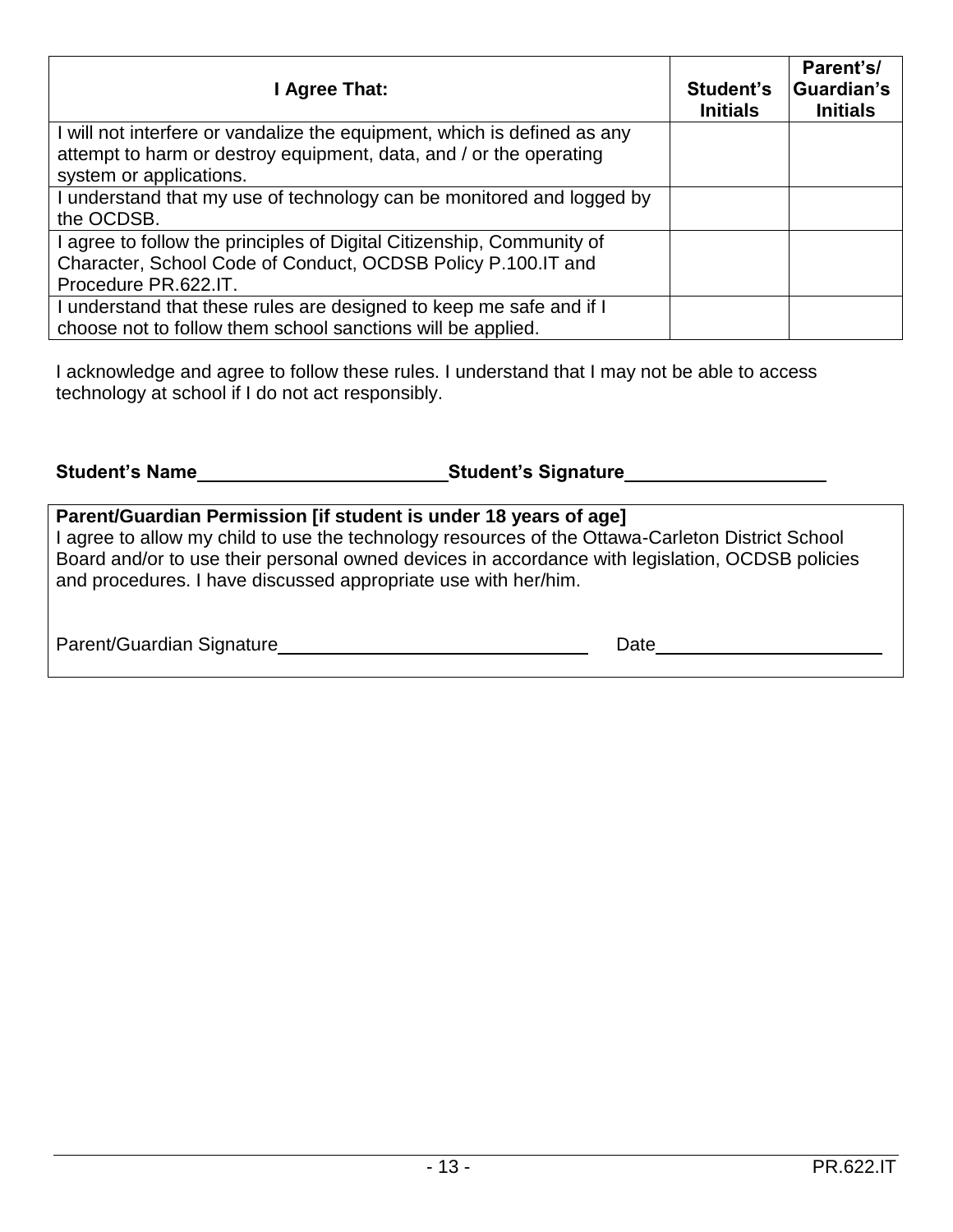

## **APPROPRIATE USE OF TECHNOLOGY AGREEMENT COMMUNITY MEMBERS**

(References: OCDSB Policy P.100.IT *Appropriate Use of Technology* and Procedure PR.622.IT *Appropriate Use of Technology*)

The Ottawa-Carleton District School Board (OCDSB) recognizes the benefits that technology can bring to support student learning, staff development, communication with stakeholders, and other administrative and operational activities aligned with the core business functions of the OCDSB.

The OCDSB supports and encourages responsible use of technology through the following nine principles of Digital Citizenship: Digital Access, Digital Commerce, Digital Communication, Digital Literacy, Digital Etiquette, Digital Law, Digital Rights and Responsibilities, Digital Health and Wellness, and Digital Security. Users who are given access to the District's technology, its electronic devices, or who use their own technology or personal electronic devices in the District's learning or work environment, whether connected to the District or non-District networks, are required to know and abide by the Policy P.100.IT *Appropriate Use of Technology* in order to ensure that all technology is being used in a safe, legal, and responsible manner.

| I Agree That:                                                                        | Community<br>Member's<br><b>Initials</b> |
|--------------------------------------------------------------------------------------|------------------------------------------|
| I will keep my personal information or the personal information of others to myself  |                                          |
| and not share it through technology. Personal information includes: name,            |                                          |
| telephone number, address, passwords, images, videos, credit card numbers, or        |                                          |
| bank account numbers.                                                                |                                          |
| I will access only my personal files and acknowledge that accessing the files of     |                                          |
| others or the OCDSB network is not appropriate.                                      |                                          |
| I will not harass, insult, or attack others. Appropriate language must be used over  |                                          |
| the network at all times.                                                            |                                          |
| I will not use technology for transmitting or viewing any material in violation of   |                                          |
| legislation, regulations, OCDSB policy or procedure including copyrighted,           |                                          |
| threatening, or obscene material. Sending or receiving offensive messages or         |                                          |
| pictures from any source will result in immediate suspension of privileges.          |                                          |
| I will not download or use programs that are not approved for instructional use such |                                          |
| as videos, games or music.                                                           |                                          |
| I will not interfere or vandalize the equipment, which is defined as any attempt to  |                                          |
| harm or destroy equipment, data, and / or the operating system or applications.      |                                          |
| I understand that my use of technology can be monitored and logged by the            |                                          |
| OCDSB.                                                                               |                                          |

**Technology** refers to electronic content, data, communication, and equipment.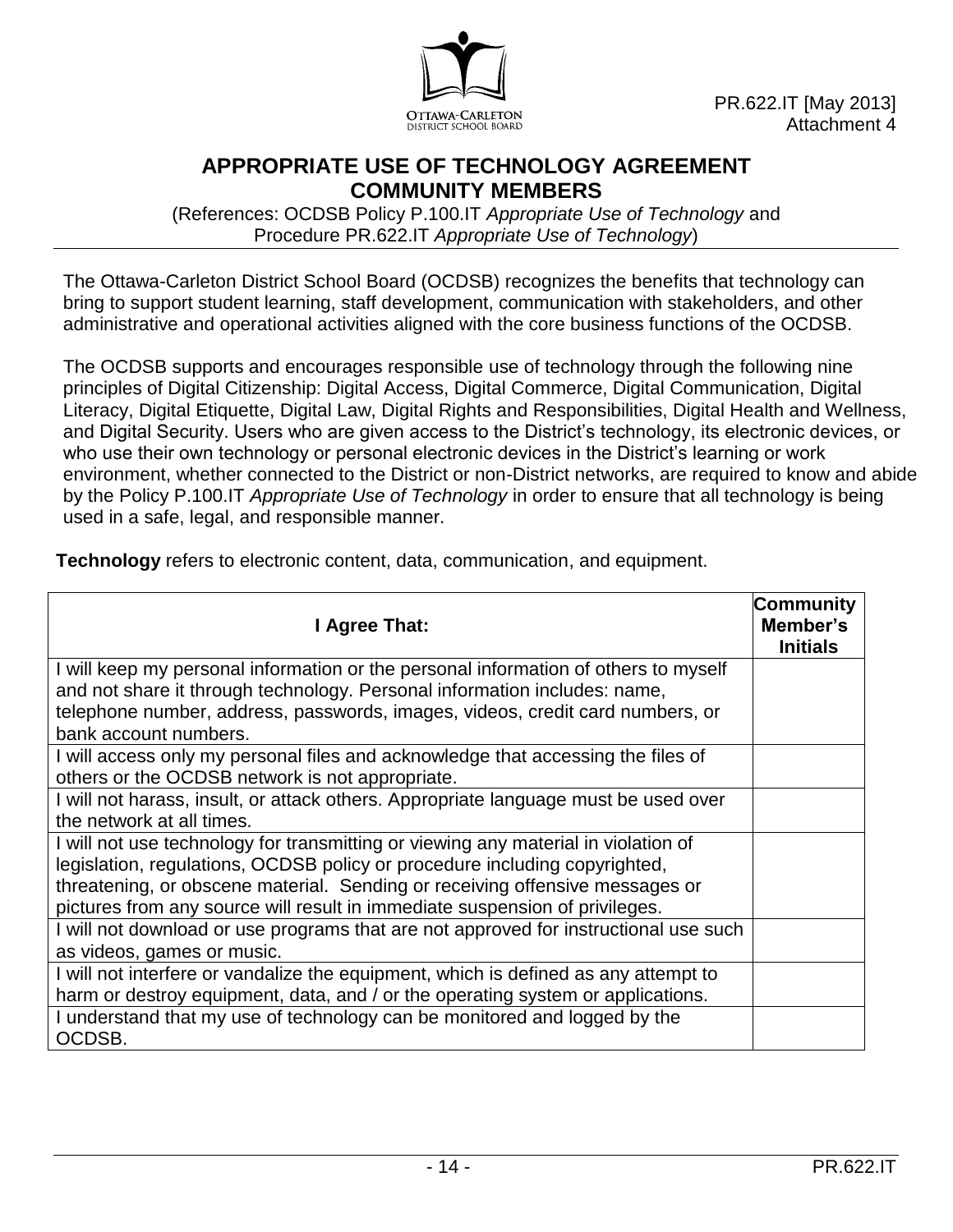| I Agree That:                                                                      | Community<br>Member's<br><b>Initials</b> |
|------------------------------------------------------------------------------------|------------------------------------------|
| I understand the security, care and maintenance of my personal device is my        |                                          |
| responsibility. I will securely store my device when not in use.                   |                                          |
| I agree to follow the principles of Digital Citizenship, Community of Character,   |                                          |
| School Board Code of Conduct, OCDSB Policy P.100.IT and Procedure PR.622.IT.       |                                          |
| I understand that if I choose not to follow these rules sanctions will be applied. |                                          |

I acknowledge and agree to follow these rules.

## **Community Member Permission**

I agree to use the technology resources of the Ottawa-Carleton District School Board and/or to use my personally owned devices in accordance with legislation, OCDSB policies and procedures.

Community Member's Name

Signature Date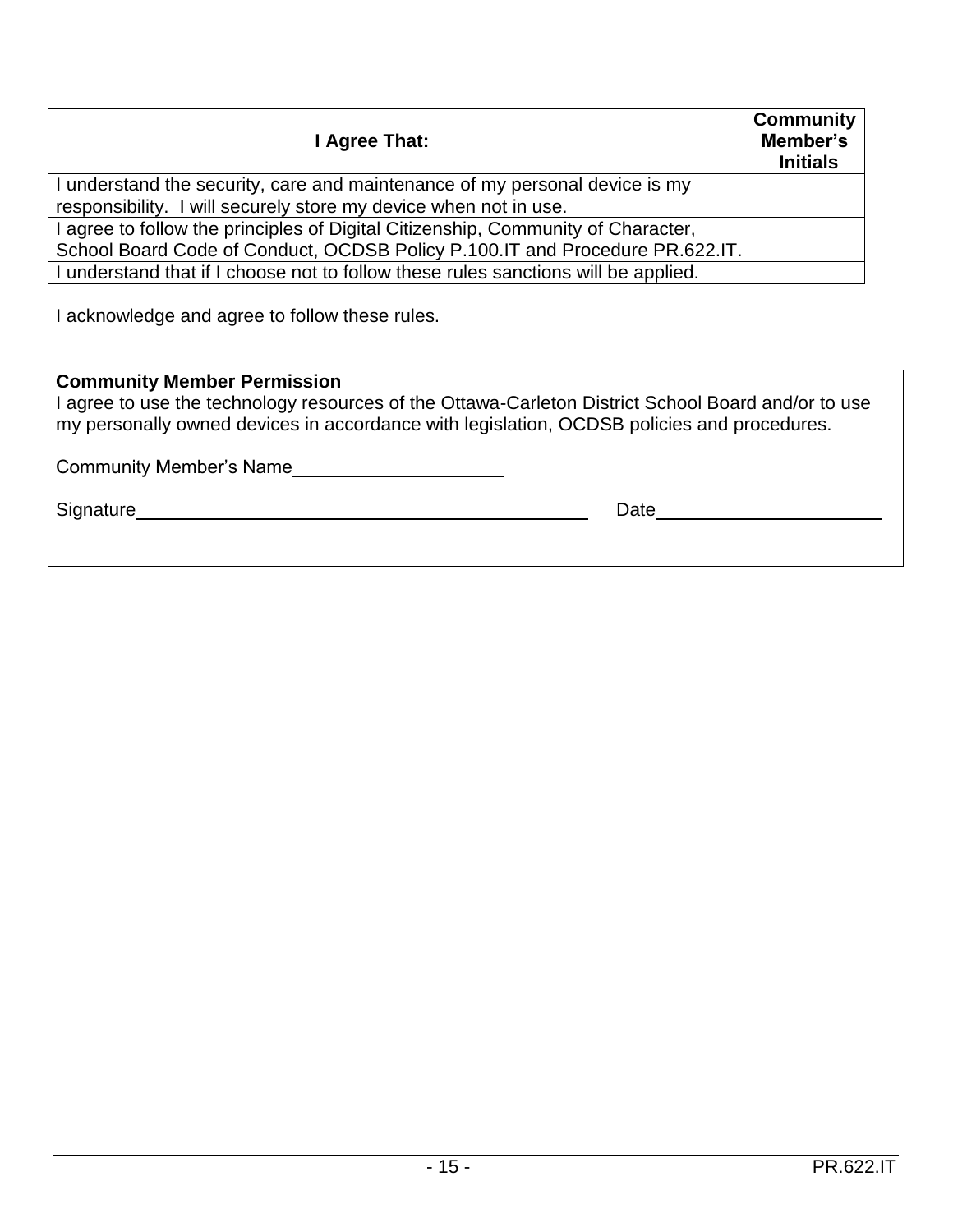

## **OCDSB Web Authoring Procedures Abbreviated Checklist Version**

- □ Schools and departments may request changes to the standard page or post additional pages to the OCDSB main site by following procedures outlined by the Communications department. (4.2 (a))
- The principal /manager holds the responsibility for content, copyright and protection of privacy on all web pages created for the school/department. (4.2 (b))
- □ Only District employees and those designated by the Business and Learning Technologies Department may manage and maintain the website, under the direction of the principal/manager. (4.2 (c))
- □ The content of any Board web page must be consistent with the educational aims, policies and procedures of the Ottawa-Carleton District School Board. (4.2 (d))
- □ Hyperlinks from school/department web pages to non-OCDSB sites are permitted only for educational purposes. (4.2 (e))
- Web pages created on non-District servers for curriculum or communication purposes must be linked directly from the school's OCDSB web page. (4.2 (f))
- □ Personal web pages for students and staff will not be supported. Linking to a student's web page or staff member's personal page on an external site is not permitted. (4.2 (g))
- School web pages must not contain commercial or promotional advertising. Schools can acknowledge and link to partners' or sponsors' web pages. (4.2 (h)
- □ No external automatic content is to appear on OCDSB web pages. (4.2 (i))
- No content should enable people accessing the page to contact anyone other than the designated contact. (4.2 (j))
- Pictures may identify school/department teams and organizations but should not include individuals' full names. Visuals must be made to be as generic as possible. A signed release form must be obtained from the parents/guardians/staff/student. (4.2 (k))
- □ Document file names for pages and images must be checked to ensure that individuals' names do not appear. (4.2 (l))
- Copyright must be respected.  $(4.2 \text{ (m)})$
- The school/department's web page must include a link to the Ottawa-Carleton District School Board's web page (http://www.ocdsb.ca) (4.2 (n))
- $\Box$  The date of the last update to the page must be clearly identified. (4.2 (o))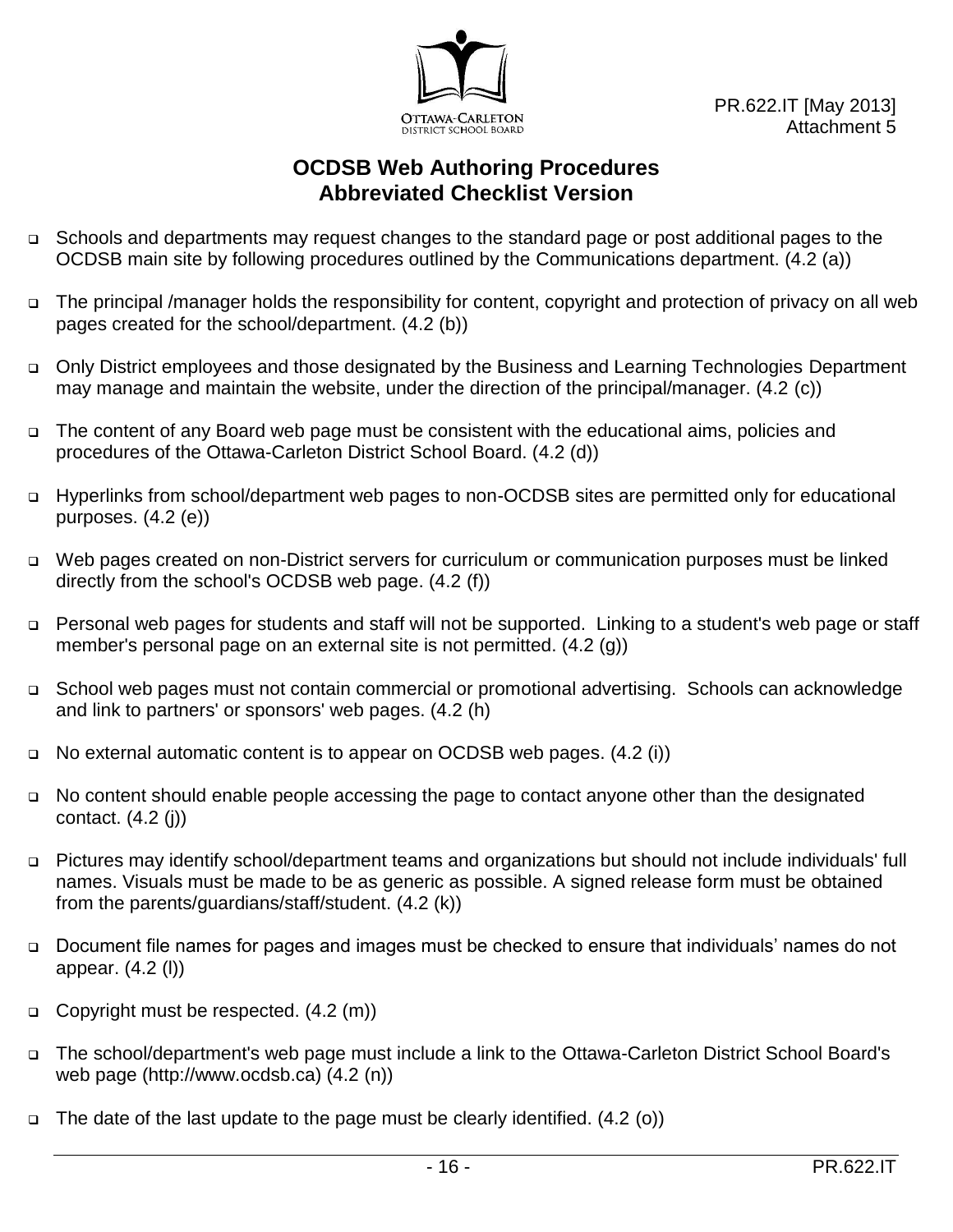- □ The school's main web page must be named index.htm or index.html. If a principal's/manager's message exists as a separate page, the file must be named pmess.htm or pmess.html. (4.2 (p))
- Photos or write-ups about well-equipped computer labs or other valuable resources must not be included.  $(4.2 \text{ (q)})$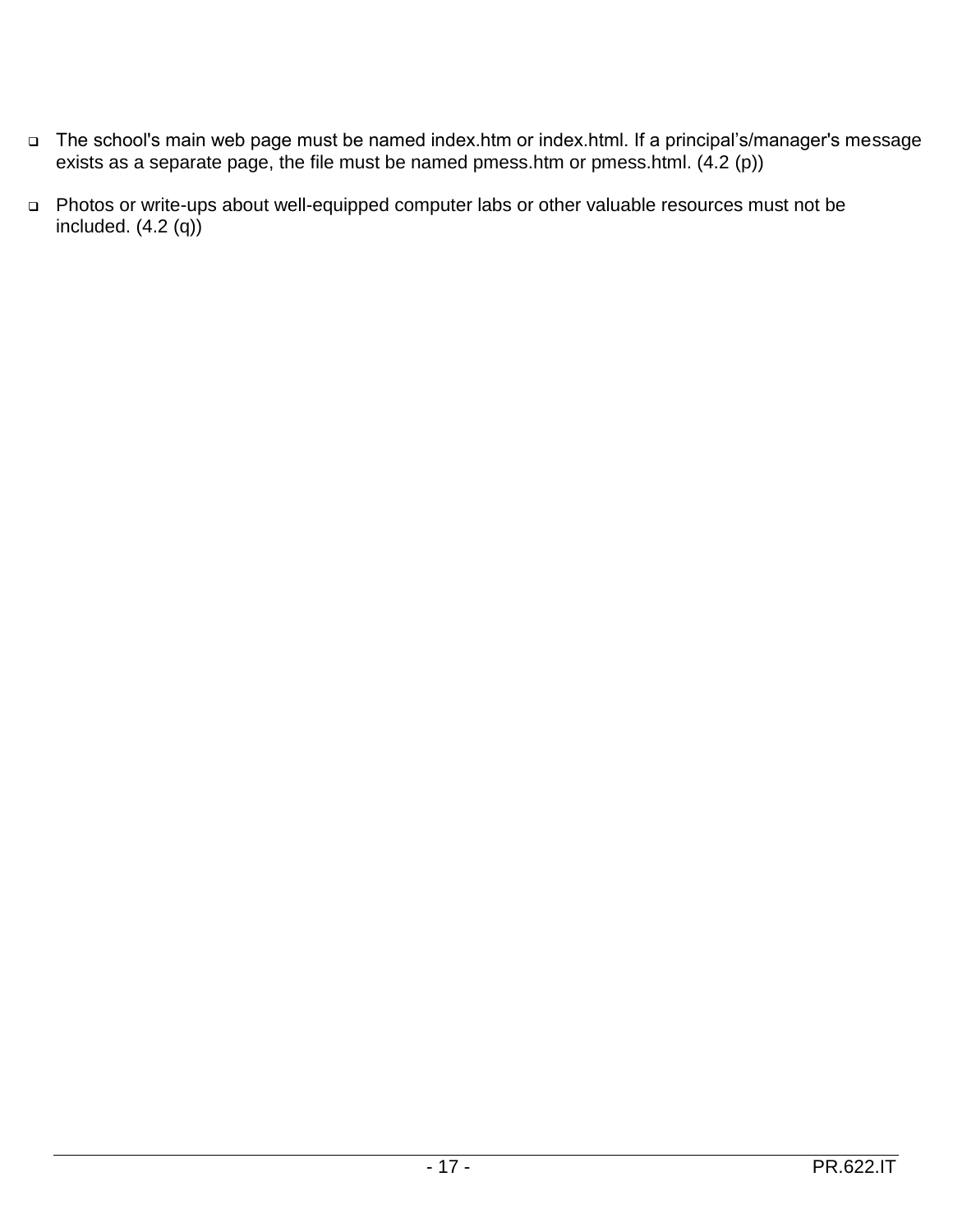

## **MEDIA/SCHOOL WEB SITE PERMISSION FORM**

Date:  $\Box$ 

Dear Parents/Guardians:

We would like to tell the community about the many positive things taking place in our school. However, we want to strike the right balance between getting our message out and respecting the wishes of parents/guardians who do not want their children photographed or videotaped or their child's name, work or photo displayed on the District's or school's web site.

Photos, videos, interviews or student work and names will only be displayed with the principal's or vice-principal's permission and will not be used for commercial gain.

Please fill in the following permission form and return by  $\qquad \qquad$ 

Yours truly,

Principal

 I consent to my child being photographed, videotaped, or interviewed and their name and image used in school or district publications and media coverage of school related events.

I consent to my child's

- □ school work (text, videotape, audio, art etc),
- name,
- □ photo/image/video image being used on the school web site.

#### *OR*

- I do **NOT** consent to my child being photographed, videotaped, or interviewed.
- I do **NOT** consent to my child's work, name or photo/image/video image being used on the school web site.

| Student name (please<br>print) |  |
|--------------------------------|--|
| Grade                          |  |
| Signature of                   |  |
| parent/guardian                |  |
| Date                           |  |

*The personal information on this form is collected under the authority of the Education Act and will only be used for the purpose of allowing work, names or photo/image/video image to be placed on the school web site. Please contact your principal if you wish to discuss this form. OCDSB 021*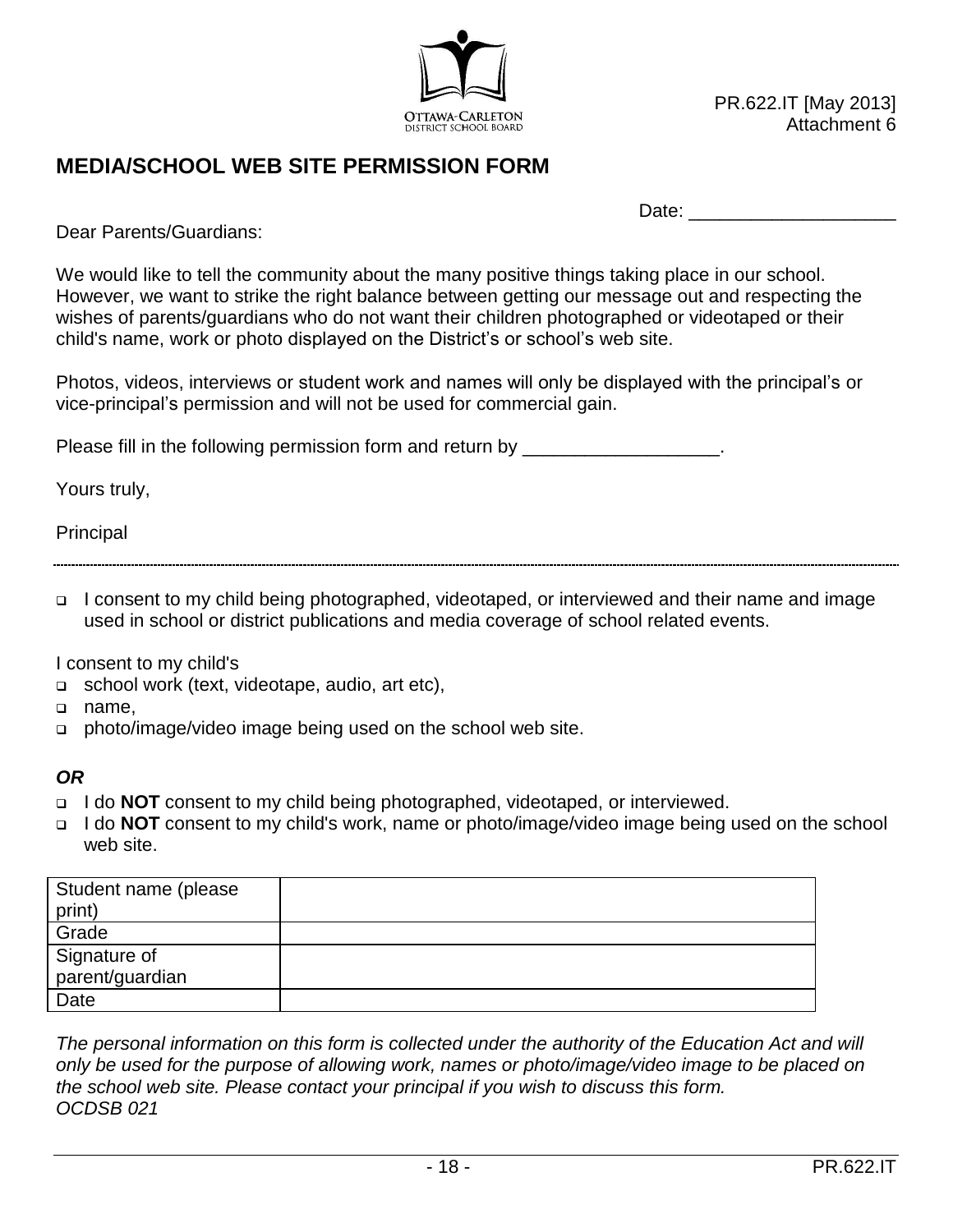

# **Appropriate Use of Technology – Abbreviated Version**

The District recognizes the benefits that technology can bring to support student learning. The District supports and encourages responsible use of technology through the nine principles of digital citizenship. Users who are given access to the District's technology, its electronic devices, or who use their own technology or personal electronic devices in the District's learning or work environment are required to know and abide by the District's policy (P.100.IT Appropriate Use of Technology) and procedure (PR.622.IT Appropriate Use of Technology) to ensure that all technology is being used in a safe, legal and responsible manner.

### **Learning and Technology Plan**

The Ottawa-Carleton District School Board's Learning and Instructional Technology plan will ensure that the District's schools are connected and relevant. The District expects that its students will be able to access educational resources online and engage in learning through wireless networks.

### **Digital Citizenship**

Students will use technology for educational purposes only. By accessing the Internet while on District property or by logging in with a District login, students accept all terms and conditions of the appropriate use of technology policy and procedure. Students will demonstrate appropriate online conduct and manners. Students must follow security procedures and use District virus scanning software. Although the District uses a content filter, students may encounter inappropriate material. Students are required to report any inappropriate use of email, data or unauthorized technology or data to a teacher or administrator immediately. Information created on the District's network may be accessed and is subject to review. Users will refrain from improper/unethical use of technology, including computer hacking, cyber-bullying, and sending or receiving offensive pictures or materials. The Internet must not be used for any purpose that violates the school's Code of Conduct or the Municipal Freedom of Information and Protection of Privacy Act.

#### **Personal Device Use**

The District encourages the use of personally owned devices such as laptops, handheld devices or peripheral devices, in the District's learning or work environment under the terms and conditions of use outlined in the District's procedure. Personal devices may not be used to record audio or video of people unless the user has been given express written permission to do so. The school's Code of Conduct will apply to all electronic use as will the consequences. Personally owned devices used inappropriately to access/produce or share unlawful materials will result in full investigation and necessary action will be taken.